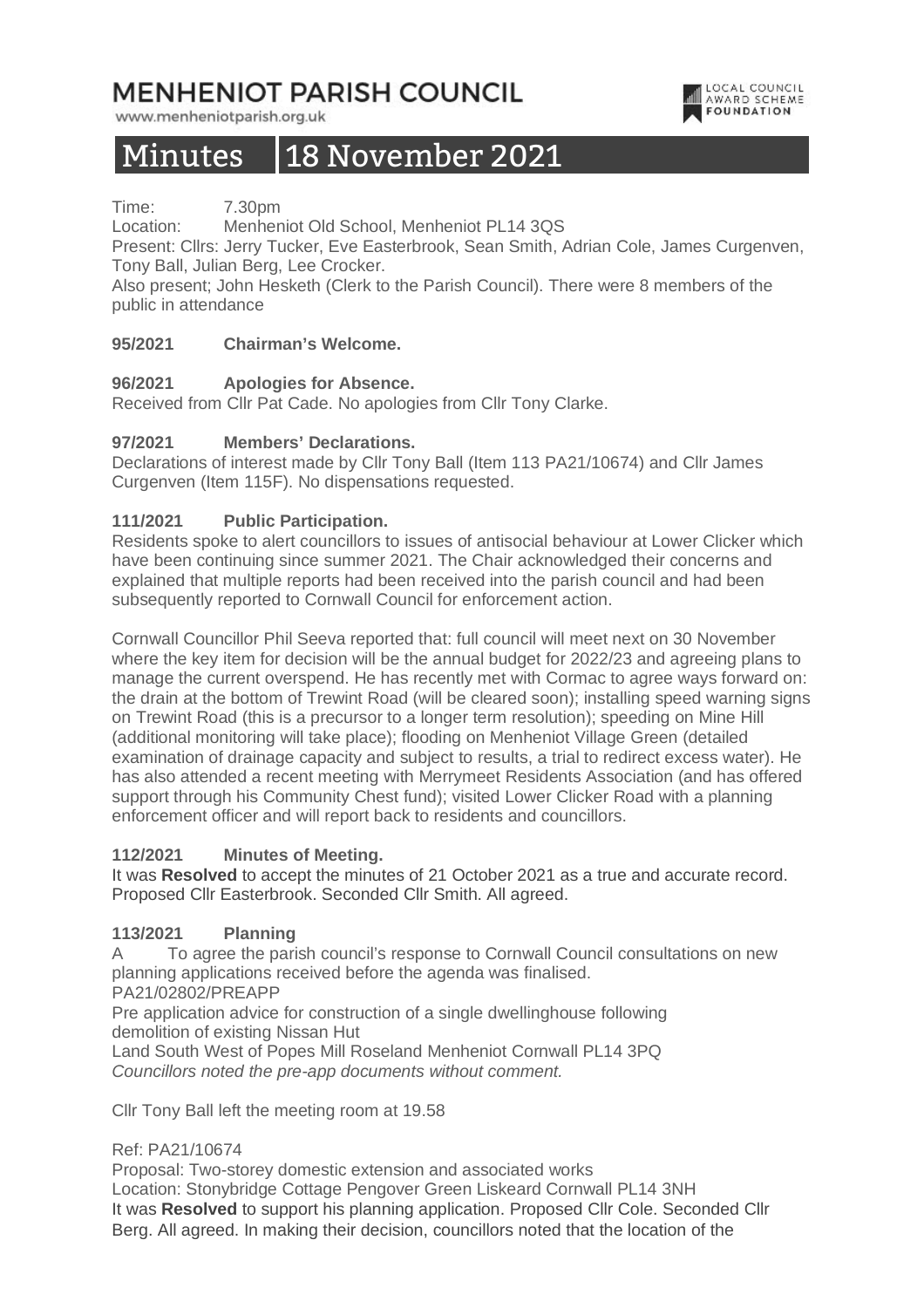development is isolated, and the proposal will have no impact on other properties in the vicinity.

Cllr Tony Ball returned to the meeting room at 20.10

Ref: PA21/10134

Proposal: Erection and replacement timber granary building atop the existing staddle stones and replacing the original granite steps.

Location: Treweatha Farm PL14 3LS

It was **Resolved** to support his planning application. Proposed Cllr Tucker. Seconded Cllr Easterbrook. All agreed. Councillors noted that the existing structure is derelict and that the proposed restoration will restore a historic building for family use. They are content that the proposals are supported by a detailed justification based on an architectural and historical analysis of the building.

B Any applications received by Cornwall Council by the time of the meeting.

Information only.

Ref: PA21/07561

Proposal: Use of commercial yard for parking of buses, erection of sound barriers and access.

Location: Land at Wheal Honey Menheniot Liskeard Cornwall

Councillors noted receipt of the application and asked the Chair to call an Extraordinary Council Meeting to agree a response.

**Action**: Clerk to book a meeting room for 2 December 2021 and publicise this application.

C Planning decisions made by Cornwall Council.

PA21/08035 APPROVED

Applicant: Menheniot Parish Hall

Location: Menheniot Parish Hall East Road Menheniot Liskeard Cornwall

Proposal: Construction of a single storey flat roof store at the rear of the hall and the addition of 2 small dormer boxes to the roof

PA21/08159 APPROVED

Location: Trenodden Farm Trerulefoot Liskeard Cornwall PL14 3RE Proposal: Proposed general purpose agricultural livestock & storage buildings

PA21/09460 APPROVED

Location: Betnor 1 Trehawke Lane Merrymeet PL14 3LE

Proposal: Front and side extension to west, side extension to east with addition of porch and PV panels

## **114/2021 Finance**

A It was **Resolved** to approve the schedule and agree payment. Proposed Cllr Easterbrook. Seconded Cllr Tucker. All agreed. Cllr Easterbrook will authorise online payments.

| <b>Date</b>              | Payee                      | <b>Description</b>    | Pay |          |
|--------------------------|----------------------------|-----------------------|-----|----------|
| 22/11/2021               | FD Hall & Son              | Fingerposts x2        |     | 376.42   |
| 22/11/2021               | Prydis                     | Accountancy support   |     | 114.00   |
| 22/11/2021               | <b>Chic Flower Designs</b> | Ground maintenance    |     | 210.00   |
| 22/11/2021               | <b>Colin Chadwick</b>      | Hedge cutting         |     | 740.00   |
| 22/11/2021               | <b>PKF Littlejohn</b>      | <b>External audit</b> |     | 240.00   |
| 26/11/2021               | <b>Salaries</b>            | $Oct-21$              |     | 756.95   |
| 26/11/2021               | <b>HMRC</b>                | <b>PAYE</b>           |     | 89.80    |
| All payments this period |                            |                       |     | 2,527.17 |

B Bank Receipts. For information.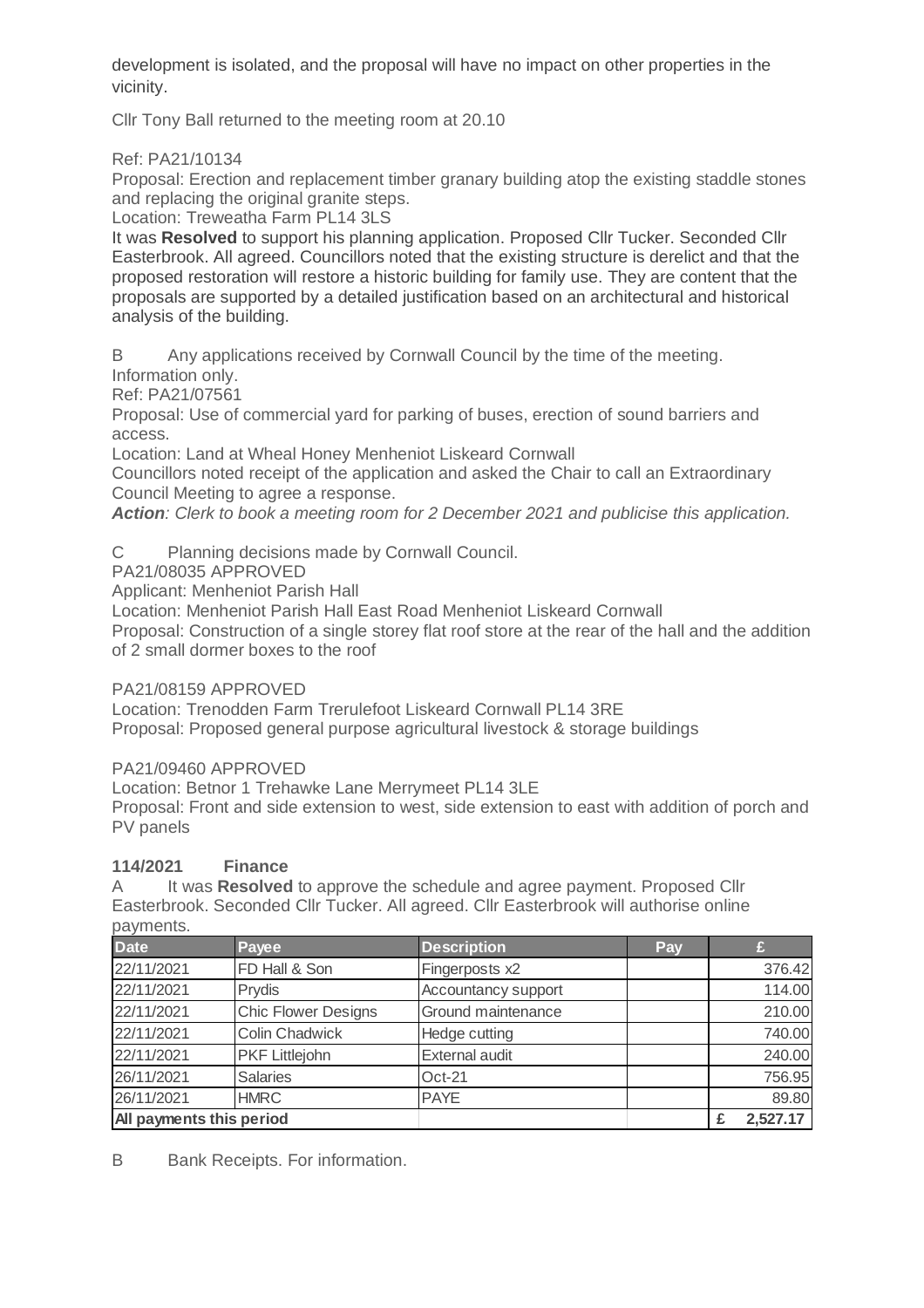| <b>Date</b>                   | Paver                    | <b>Description</b>    |  |       |
|-------------------------------|--------------------------|-----------------------|--|-------|
| 30/10/2021                    | <b>ICornwall Council</b> | Call Account Interest |  | 45.94 |
|                               |                          |                       |  |       |
| All bank receipts this period |                          |                       |  | 45.94 |

C Bank Reconciliation.

At the close of business on 31 October 2021, the parish council showed a balance of £92,376.47 in its accounts.

D To approve the budget for 2022/2023

Councillors discussed the detail of the budget that covers the new contract for ground maintenance and **Resolved** to increase the provision for weed spraying by £500 to £1100. Proposed Cllr Easterbrook. Seconded Cllr Tucker. All agreed.

E To approve the precept for 2022/2023

Councillors **Resolved** to set the precept of £22,816, equivalent to a Band D charge of £34.95 for the year, an increase of £2.25pa. Proposed Cllr Berg. Seconded Cllr Cole. All agreed.

**Action**: Clerk to inform Cornwall Council and issue a public briefing note. Climate Change budget carried over to next agenda.

## **115/2021 Chair's Agenda Items.**

A Neighbourhood Development Plan.

The planning inspector appointment has reviewed the final draft of the plan and has reported back to Cornwall Council. Discussions are ongoing to accept the changes.

B A38: reports that National Highways are re-examining their plans for the road between Carkeel & Trerulefoot, Trerulefoot & Liskeard and talking with adjacent landowners.

C Village Green: flooding and repairs. See Item 111 above.

D HM Queens Platinum Jubilee 2022

Clerk reported that no proposals to mark the Jubilee had been received. Merrymeet Residents Association will be hosting a street party. Funding for tree planting may be available through Cllr Seeva's Community Chest Fund.

E Civic calendar 2022

It was **Resolved** to agree dates and location of scheduled public meeting during 2022. Proposed Cllr Tucker. Seconded Cllr Easterbrook. All agreed. **Action**: Clerk to confirm venue bookings and publish new calendar.

Cllr James Curgenven left the meeting room at 20.45

F Renewal of ground lease to Menheniot Sports Association

Councillors discussed the current terms of the existing lease and agreed that: the lease should be renewed for 21 years; annual rent £10; scope of the land leased is restricted to existing facilities but with the proviso to include additional space if application is made within 10 years of the start of the new agreement; floodlighting will not be used before 3pm or after 9.30pm at any time during the year; the system of weed management must be agreed in advance with the parish council.

**Action**: Clerk to circulate details and new map to councillors to confirm their accuracy and pass confirmation to Coodes Solicitors. Add to January 2022 agenda for final sign off.

Cllr James Curgenven returned to the meeting room at 21.00

G Christmas donation

Councillors Resolved to fund the donation of seasonal foodstuffs to some residents in the parish.

Proposed Cllr Smith. Seconded Cllr Berg. All Agreed.